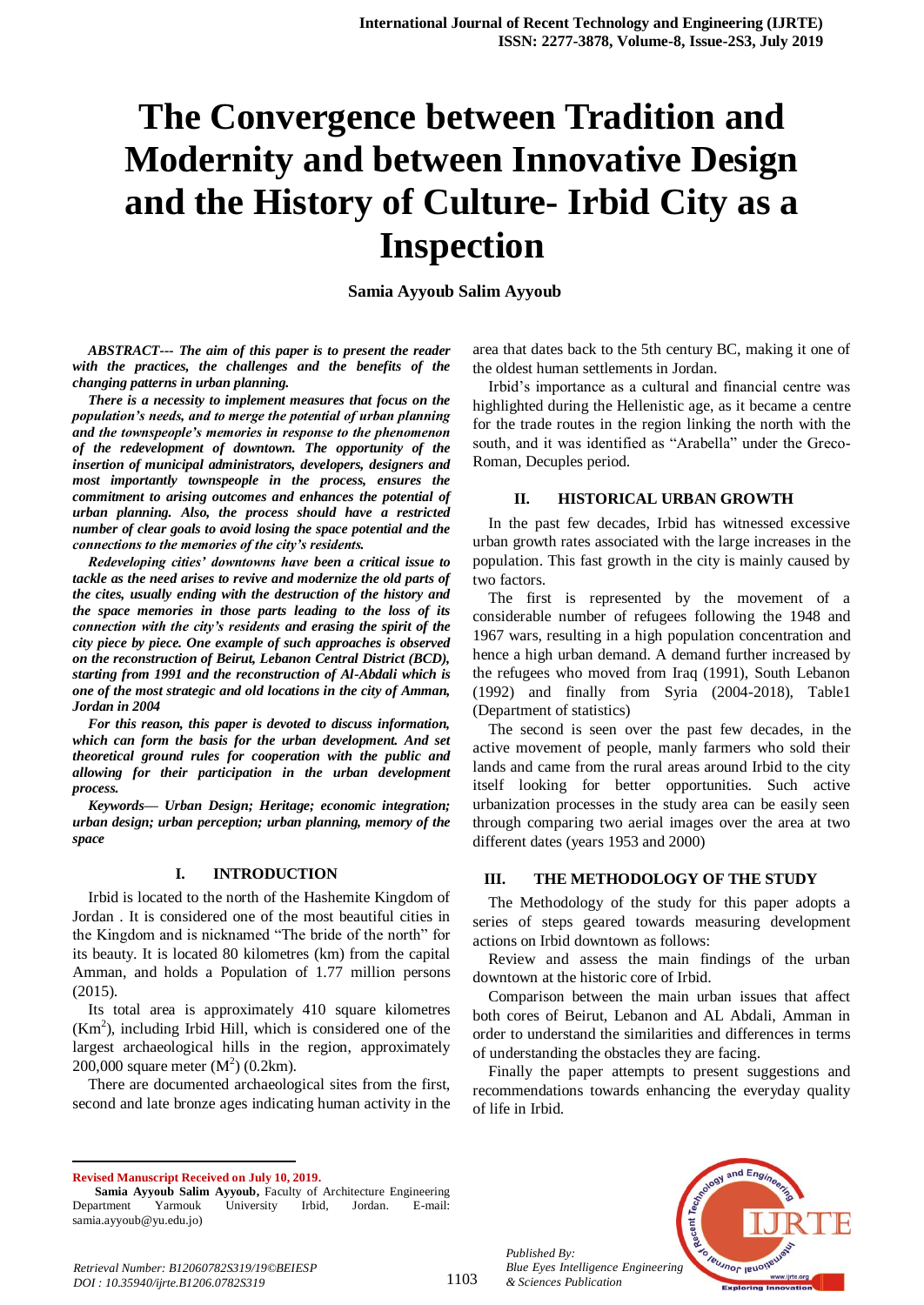## **THE CONVERGENCE BETWEEN TRADITION AND MODERNITY AND BETWEEN INNOVATIVE DESIGN AND THE HISTORY OF CULTURE- IRBID CITY AS A INSPECTION**

# **IV. THE DESCRIPTION OF IRBID'S CITY CENTRE.**

The analyses of the city's organizational scheme showed that it has not grown in an organized manner, on the contrary it grew without any urban planning (Tawalbah, 1982). The streets were narrow and bending, the houses and shops close together, and as a result the municipality tried to demolish some of these buildings to open streets.

Irbid is considering the commercial centre for the Northern districts of Jordan. Visitors to Irbid downtown during the day hours from outside the city amount to half a million people visiting mainly for shopping and official paperwork, transitions and cultural practices.

The downtown is predominantly a commercial hub, noticing how 41% of buildings in the core site have commercial uses, 17% are residential, and 19% are of mixed use (residential and commercial) (Jaber, 2009).

The commercial center of the city, which contains all the main markets, public buildings, banks and offices, is about 3  $km<sup>2</sup>$ , which is about 8 Percent (8%) of the total city's area.

The unexpected growth of the population and the uncontrolled, unplanned urban expansion, in addition to the reliance on individual vehicle transportation forms, have produced an excessive pressure on the city's urban infrastructure, which demands better and urgent development of the city's urban planning.

In the first field survey of the city, completed in the 1910's, the boundaries of the plots were set according to the existing buildings with its organic shapes. The areas of the plots vary according to the area of the existing buildings (Image3) Creating deformed organic plots most of them with an area no more than 50-100 m2 (survey, 2019). Table (1)

| Plot's       | Sum of   | % of the | Number    | % of the |
|--------------|----------|----------|-----------|----------|
| area(m2)     | Area(m2) | downtown | of Plots  | downtown |
|              |          | area     |           | Plots    |
| < 100        | 18853    | 11%      | 375       | 40%      |
| 100-200      | 42431    | 25%      | 288       | 30%      |
| 200-300      | 37642    | 22%      | 152       | 16%      |
| 300-400      | 14856    | 9%       | 44        | 5%       |
| 400-500      | 12295    | 7%       | 28        | 3%       |
| 500-600      | 45913    | 27%      | 54        | 6%       |
| Total        | 1,71,990 |          | 941 plots |          |
| Area $(m^2)$ |          |          |           |          |

**Table 1: Downtown area and Number of plots**





**Image 2: Downtown Plots Areas** 

# **V. DESCRIPTION OF THE BUILDINGS IN THE DOWNTOWN OF IRBID & RESULTS**

The greatest number of buildings in Irbid appears to be from about 1870-1930 when most of the public, institutional and commercial buildings and large private houses were erected.

The early buildings were single story, constructed in rough uncut stonework with some dressing around doors and openings. Walls were thick and usually with stones on both sides. Roofs were supported occasionally on vaults but mostly on stone arches and unsown joists supporting a mud roof.

The next phase appears to be a simplification of elaborate stonework with the introduction of new materials, in particular the I-beam, which enabled the vault to be abandoned. The I-beam was adopted with reinforced concrete for floors; roofs and balconies. The ashlars became smoother, with no emphasis on stones or joints. Surrounds to doors and windows were simpler and more European in character, although the arch (semi-circular or segmental) was nearly always used.

During the last phase in the 1940s, the arches were replaced by wider window openings. Flat arches were made of radial stones and probably concrete lintels behind. Few decorations remained, except for carving lintels. Walls were reduced in thickness and made of concrete with smooth stone facing.

In those traditional constructions, several problems and structural failures were emerging, such as dampness in the walls, structural settlement cracks in arches and vaults, rusting of I-beams and of reinforcement in concrete slabs, and disintegration in stonewalls.

Not to mention that neither the owners, nor the occupiers are currently spending enough to maintain the buildings. (Municipality, 2009).



*Published By:*

*& Sciences Publication*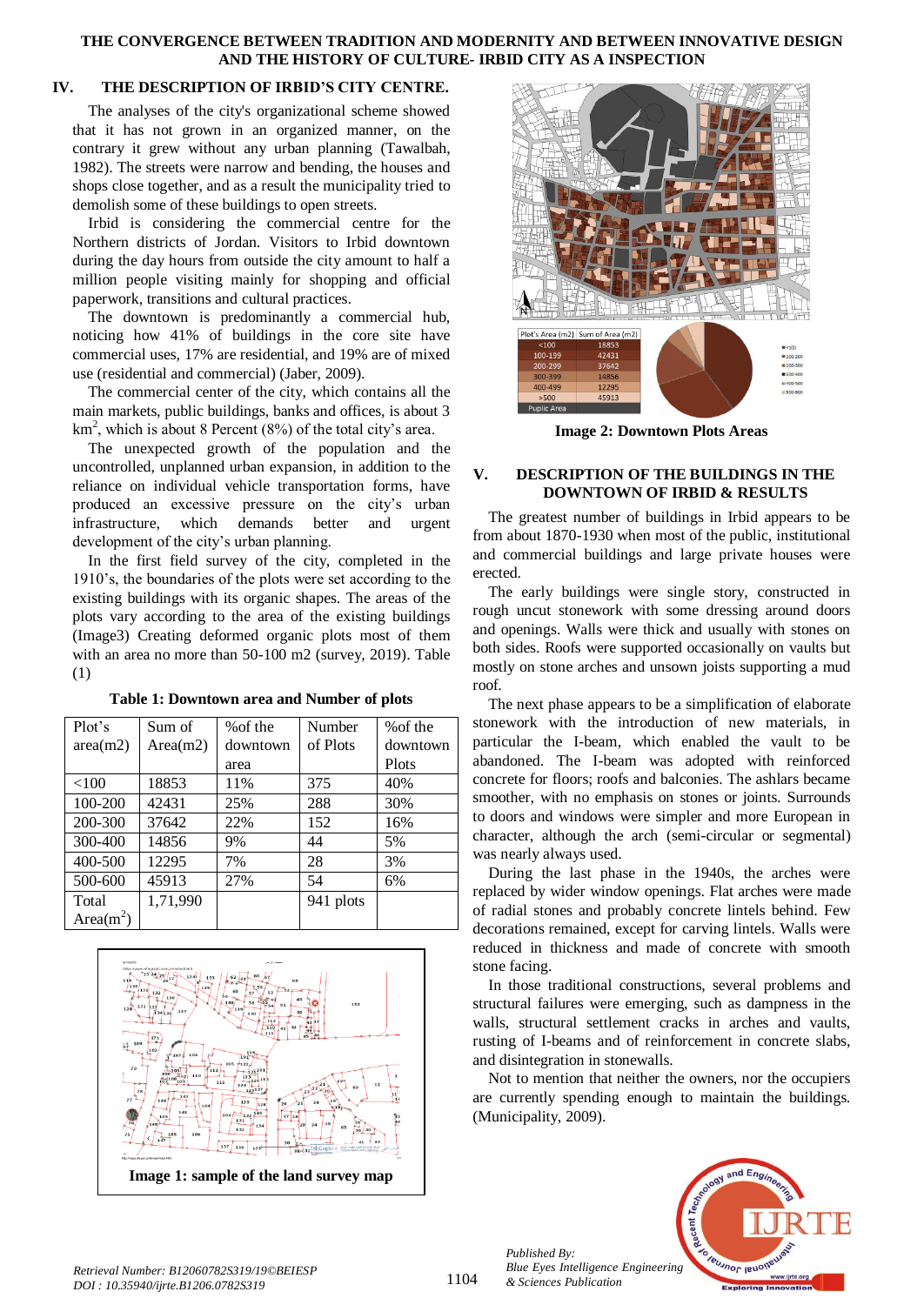The people in this area are generally satisfied with low cost of living that prevails in the Area, yet they are willing to move out for search of better house conditions and more space.

The following is some additional information provided by the survey that has been carried out in this area.

- The majority of buildings were constructed before 1950. 76% of the buildings in the implementation area are classified as old.
- 62% of the those buildings, which consist of one to two floors at most, are in poor to fair conditions, mostly concerning structure and maintenance.
- The high percentage of buildings with problems and defects shows a lack of maintenance. Most of the old buildings in the implementation area have defacement (alterations and paintings), while 36% of them have modern additions. These ratios show the rapid changes that occurred in the old buildings. (Municipality, 2009)
- There are virtually no public open spaces. Or parking areas for vehicles.
- Most of the residential buildings today are uninhabited. 40% of the buildings' areas are too small, about 10 to 20 m2. And the small area of the plots will not make it possible to construct new buildings.



# **VI. THE PROBLEMS OF THE CITY**

While Irbid has grown through the reforming of the urban economy, social and spatial reconstruction and transportation. Irbid has begun to loss its characteristics.



**Image 3: Location of the Heritage buildings**

Heritage<br>Building

The owners have demolished historical buildings that give the city its character and replaced them with concrete commercial buildings without giving much attention to the city's identity and significance.

Therefore, the aim of this study is to rescue, rebuild and develop the architectural identity of historically significant areas and the commercial downtown (Leen A. Fakhoury 1, 2017).

This study will show the importance of restructuring the city and restoring its historical identity through creating architectural sites that attract residents and tourists alike, treating problems facing historical buildings such as multiownership and protecting what remains to stand.

Successful economic development is increasingly about creating great walk able and connected places. The small area of the plots stopped in the way of a lot of development and rebuilding because the development needs to reuse the plots with more than one floor. They need spaces for vertical circulation, elevators, staircases, etc. so most of the buildings are still used with the old structure and as one floor small shops entered from the street.

Cities and settlements originated from people's need to come together for various reasons, such as protection and a sense of security, the exchange of goods and services, the access to information and resources, the use of certain equipment and more importantly social contact with other people and the engagement in communal activities. (Moughtim).As Matthew Carmona says "The coming together of people in space and time facilitates an important social dimension which has subsequently been taken as the essence of the 'urban' in a cultural sense." Consequently, the constant importance of urban centres is among the most dominating themes in the current discussion about the city, (Moughtim) owing to the fact that the absence of public gathering places in people's lives denies them the 'promise of the city' because the urban area has failed to, as Oldenburg says, "nourish the kinds of relationships and the diversity of human contact that are the essence of the city." (Oldenburg 1 999, p. xxviii)

Urban planners have recognized that heritage sites represent a link to the past. A link that is evident through the layers of evolving traditional forms of architecture and city building and the sense of place it has created within. Beatley

and Manning 1997) Therefore, protecting and maintaining

*Published By:*

*& Sciences Publication* 



1105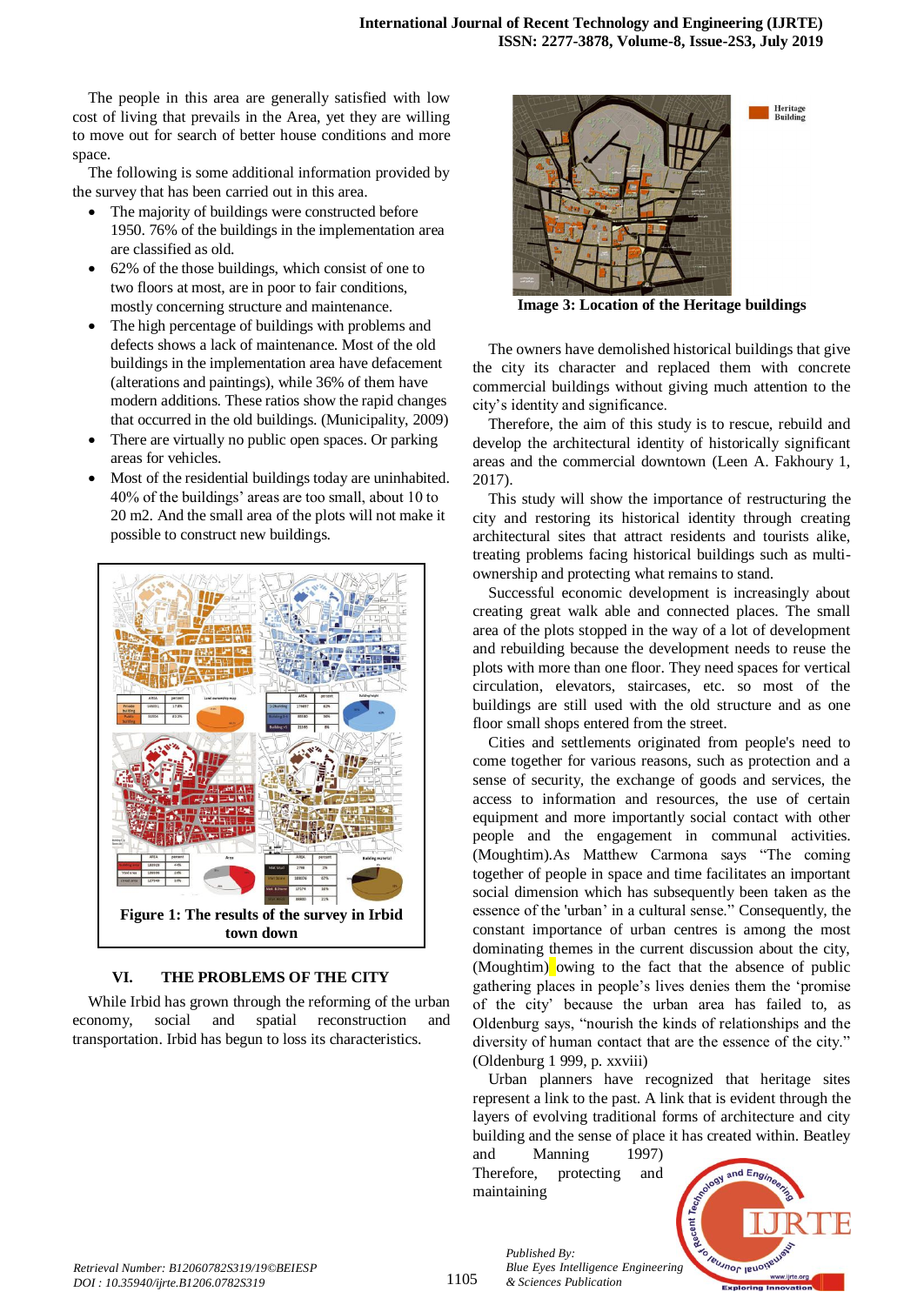### **THE CONVERGENCE BETWEEN TRADITION AND MODERNITY AND BETWEEN INNOVATIVE DESIGN AND THE HISTORY OF CULTURE- IRBID CITY AS A INSPECTION**

those heritage sites for future generations is a significant decision made on the basis of their importance, which comes from the meanings they have for the people, the values they represent and the functions they provide. Lowenthal (2000)

On the other hand, modernization conveys an improvement in the quality of life for the people as it simply provides them with the spaces and functions they require to lead modern lives, adding a new architectural layer within the fabric of the city's history. As a result, cites face significant pressures for redevelopment and modernization, hence the need to realize a balance between conservation and redevelopment within the scope of modernist planning and goals.(Brenda S A yeoh)

Matthew Carmona mentions that "The creation of good urban environment and an attractive public realm is not just the prerogative of professional specialists and their patrons, as urban design cannot be abstracted from the day-to-day life of urban areas, all those involved in the creation and functioning of such areas have a role to play in ensuring their success. Hence, a multitude of parties are concerned with the creation of urban environments and places including central and local government, local communities, the business community, property developers and investors, occupiers and users, passers-by and future generations. All of these groups have an interest and a role to play in urban design." he further adds that "People should be involved willingly from the beginning in the improvement of their surroundings …. But participation cannot be imposed; it has to start from the bottom up" (Matthew Carmona)

It is highly critical to consider the population of the urban space, their needs, culture, habits, and their connection throughout the collective memory of space with their surroundings. It's a very delicate task to not disregard those people and involve them in the creation of their environment. "Cities are a reflection of its population" (Moughtim ) and any intervention in the city must take into account that each section assumes the character of its inhabitant, and must respect their history and memories (Moughtim)

"Building cities is the method by which man creates a built environment that fulfils his aspirations and represents his values. The city is an element of people's spiritual and physical culture and, indeed, it is one of the highest expressions of that culture." (Moughtim)

# **VII. (BEIRUT, LEBANON**

This case study will focus on the reconstruction of Beirut's Central District (BCD), carried on by Solidere real estate Company starting from 1991. After the devastating civil war of 1975-1990, the downtown canter was heavily damaged and decisions had to be taken in order to rebuild Beirut's urban fabric and sense of national identity.

The disappearance of the Central District from the daily lives of the citizens of Beirut left the city without a center for almost twenty years, and what was previously a concentric city transformed its configuration into the currently polycentric one, which sadly failed to demonstrate

the essence of Beirut's urban fabric which presents a rich history and a layering of various cultures.

In the beginning of the 20th century the city developed economically and demographically, following the development example of European capitals such as Vienna and Paris. During the French mandate, starting in 1920, urban renovation and concern for a Western public space became more and more important.

The country disintegrated into civil war in 1975, and after fifteen years of fighting, Lebanon was left in a ruinous state, and in 1983 a private engineering firm, OGER Liban owned by billionaire Rafiq Hariri, commissioned a master plan for the reconstruction to the consultancy group Dar Al-Handasah. At the same time demolitions, without any control, started in the central areas that were called for rehabilitation in the 1977 plan. As a result some of the most significant parts of the urban fabric, such as the traditional souks, were erased. (Abbas, Beirut, Lebanon Conservation and reconstruction in the Beirut Central District, 2018).

Not to mention that the residents who had been living in the war-damaged buildings have been removed. Most of the traditional city's center has been bulldozed and over half a million square meters of new land has been reclaimed from the sea. (Makdisi, Reconstrcting History in Central Beirut).

The reconstruction process in Beirut started in 1991 and in particular the Central District project was seen as a chance to re-establish its cultural and economic role catching up with the competing Middle Eastern countries, but by 1993, approximately 80% of the structures had been damaged beyond repair, whereas previously only one third had been reduced to such appalling circumstances as a result of damage inflicted during the war itself. For example, the old tower of Beirut, with all of its memories and associations, is gone forever.

It seems evident that the plan to "reconstruct" Beirut's market areas (souks) has been a sub-project within Solidere's larger scheme. The former souks have been replaced by an underground parking garage for tens of thousands of cars. The clearing and demolition of buildings and sites in the BCD (Beirut Central District) mandated by the Master Plan has paved the way for reconstruction of that district over an area of 60,000 square meters (Makdisi, Reconstructing History in Central Beirut).

Many voices have criticized that a combination of factors has destroyed the heritage and the memories of the old center to generate a new space for Solidere's vision of Beirut. In Assem Salam's words "To pretend to protect this memory by preserving a few monuments while obliterating the context onto which they were inscribed can only diminish their real nature"

Although very "politically incorrect", the Solidere project has been well implemented and marketed with claims to create a modern city that addresses also the Lebanese society's aspirations as well as the recovery of their identity. However, Solidere is to some extent making use of the past, and the nostalgic impulse that war generates toward it, as a marketing tool to rebuild a district that is projected to be

economically valuable. Thinking about urbanism or analyzing briefly the architecture, one can question



1106

*Published By: Blue Eyes Intelligence Engineering & Sciences Publication*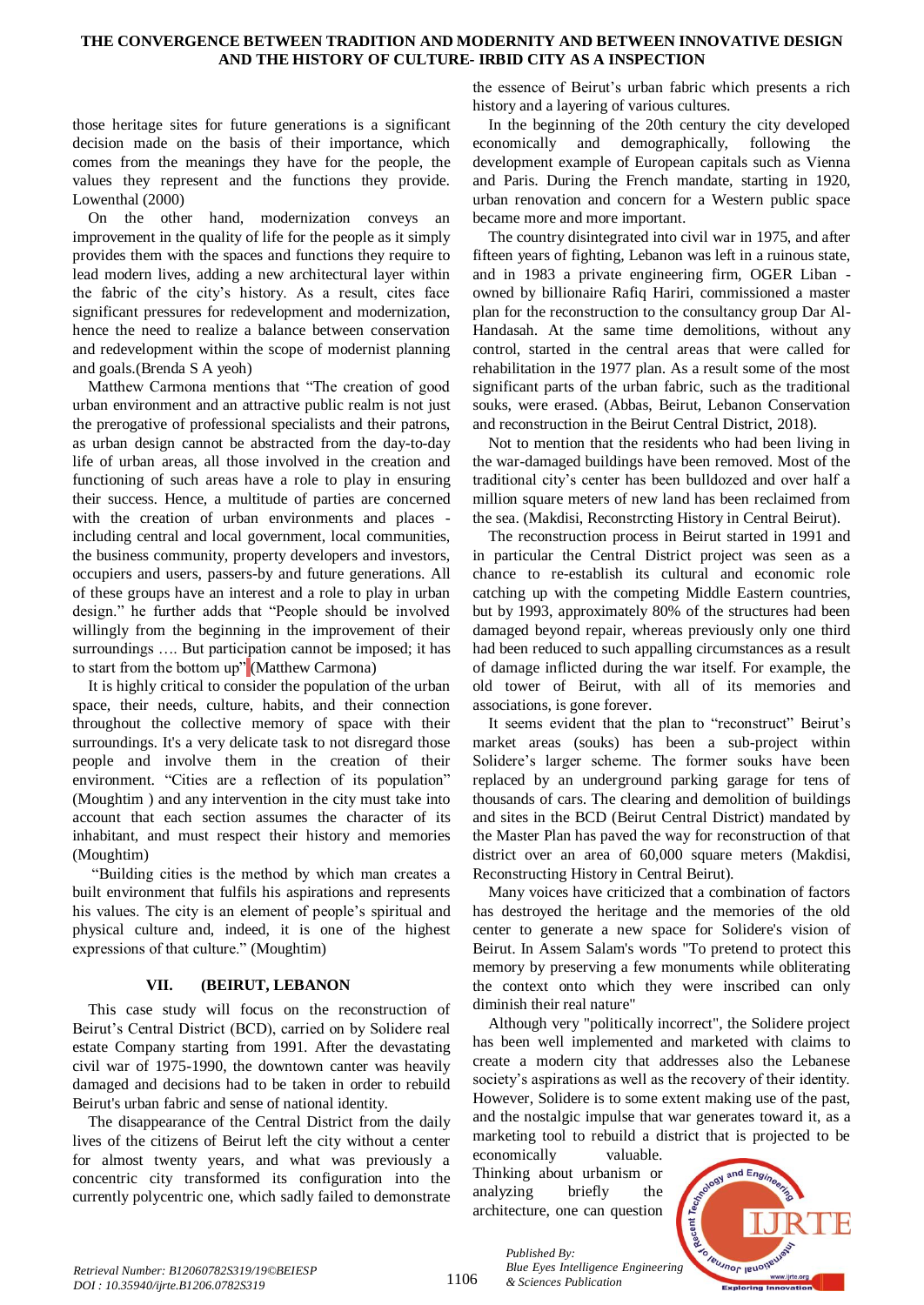the real concern for a past that has been forever lost. In inventing the market center of the future, Solidere destroyed the identity and constructed a fiction of the past (Abbas, Beirut, Lebanon Conservation and reconstruction in the Beirut Central District. 2018)

As Erikson says, "when the landscape goes, it destroys the past for those who are left: people have no sense of belonging anywhere." And Samir Khalaf continues, "They lose the sense of control over their lives, their freedom and independence, their mooring to place and locality and, more damaging, a sense of who they are."

Another case study will focus on Al-Abdali area AL-Abdali area is one of the older parts of the city and contains several important religious and civic buildings. The Palace of Justice, Ministry of Education, King Abdullah I Mosque, Church of the Annunciation, and the Coptic Patriarchate are all located on Suleyman Al-Nabulsi Street.

The Jordanian Parliament and House of Senate and Representatives are located on the King Hussein Street and in the same block as the Palace of Justice.

Al-Abdali area has been chosen for a development project on a former military site to create the new downtown as it is considered one of the most geographically strategic locations in the city of Amman, Jordan. Al-Abdali Project is being developed on 384,000 square meters (0.148 sq mi) of land, intending to create total built-up area of over 1,700,000 square meters (0.66 sq mi) consisting of hotels, prestigious residential buildings, a central business district that attracts foreign investors, commercial outlets and a variety of leisure opportunities. It is being developed as a smart district that strives to become a regional business and tourism hub.

The problem was that the chosen area had very few empty plots of land since as far back as the year 2000, and a result, expansion was achieved by demolishing the old low-rise buildings in the area. One example is the Thursday night –



**Image 4: One of the demolished buildings. The owner hanged an announcement he said that he didn't agree to leave the area (we will stay).**

Friday morning flea market, which used to take place on a plot of land that, had been a former bus stop for inter-city buses in Al-Abdali area ever since 1988. The Friday market was visited by a lot of customers every weekend, especially those leaving the mosque after Friday prayer. It used to sell different things ranging from second hand clothes to fruits and vegetables. At the beginning of October 2014, the Friday market has been moved to the Ras Al-Ain area.

The drastic change that occurred in the space and the massive sudden shift of the functions in it, as the new development project demolished and replaced the old familiar places that the residents and the visitors frequented; it also lost collective space memory in the eyes of the inhabitants of the city. The new development became alien, and rejecting of those people, making no connection with them or their history, habits or needs. The project, instead of reviving an old sector of the city and changing it into a cultural super hub for the city, it demolished a part of the city's identity and destroyed the connection which that space had once had with the population creating an invasive urban body, which pretended to blend into the modernization of Amman, while in reality it is abandoned by the general public, treating it as a new and a foreign space.

Al-Abdali Boulevard Company is a partnership between AL-Abdali Investment & Development Psc and the United Real Estate Company- Jordan. AL-Abdali Investment & Development Psc was formed in 2004 out of a successful public private partnership between the government owned Investment Corporation; the National Resources and Development Corporation (MAWARED), and Horizon International for Development; an international construction corporation specialized in investment and development of large scale real estate and construction projects owned by Sheikh Bahaa Rafic Al-Hariri in the same model as his 1994 Solidere redevelopment in downtown Beirut.

#### **VIII. THE SOCIAL DIMENSION**

The social dimension is one of the five key aspects of urban design. It's the relationships between people and space. Hence, by shaping that built environment, urban designers influence patterns of human activity and social life. Space and society are clearly related: it is difficult to conceive of 'space' without social content and, equally, to conceive of society without a spatial component The relationship is best conceived as a continuous two-way process in which people (and societies) create and modify spaces while at the same time being influenced by them in various ways. (Nia, 2017)

The social dimension of urban form mainly deals with the spatial arrangement and interrelationship of the characteristics of the people who build, use and value the urban fabric. (Gehl, 2010)

The city's identity creates images in people's mind. The city's identity relates to its Physical, socioeconomic, sociocultural structures and history.

# **IX. SUGGETED SOLUSION**

"Good city appearance is not an abstract aesthetic phenomenon; it depends on the evaluation of the people who regularly experience the city". (Jack Nasar, 1975).

The value of the city downtown in the hearts of the city's residents and visitors emerge from the individual memories and experiences in that particular space, the action of destroying or demolishing the space that usually takes place

in the redevelopment of the city downtown result in the alienation of its city residents

*& Sciences Publication* 

*Published By:*



1107